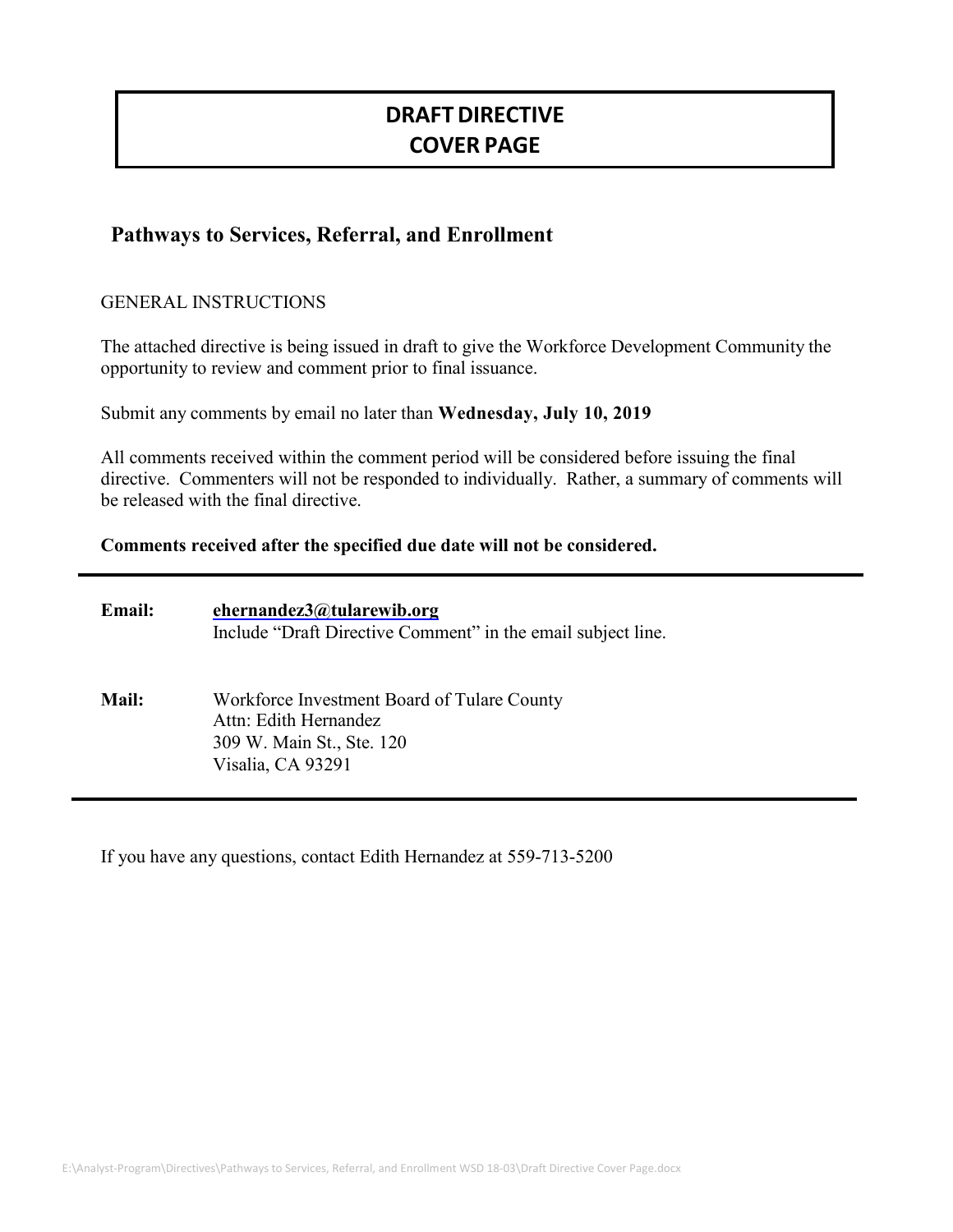# **WORKFORCE INVESTMENT BOARD OF TULARE COUNTY**

# **WORKFORCE INNOVATION AND OPPORTUNITY ACT TITLE I**

**SUBJECT: Pathway To Services, Referral, and Enrollment**

**DATE:**

**June 10, 2019**

#### **WIB DIRECTIVE TUL 19-04**

**TO:** WIB Subrecipients WIB Staff

#### **SUBJECT: PATHWAY TO SERVICES, REFERRAL, AND ENROLLMENT**

#### **EXECUTIVE SUMMARY**

This policy provides guidance and establishes the procedures regarding verifying authorization to work and making services accessible to all populations. This policy applies to all subrecipients of *Workforce Innovation and Opportunity Act* (WIOA) funds, and is effective on the date of issuance.

In keeping with the California Unified Strategic Workforce Plan, this Directive seeks to support economic growth by preparing a workforce for California's employers, ensuring that the workforce system in California is inclusive of all populations, and promoting flexibility in how services are delivered across the state. The Workforce Investment Board of Tulare County (WIB) provides clear guidance in collecting evidence of authorization to work and in providing important and valued services to all individuals, including but not limited to, individuals with limited English proficiency, homeless individuals, ex-offenders, transient youth, and those engaged in citizenship attainment.

This policy contains WIB-imposed requirements. All WIB-imposed requirements are indicted by **bold***, italic* type*.*

#### **REFERENCES:**

- *Workforce Innovation and Opportunity Act* (WIOA) (Public Law 113-128), Section 188(a)(5)
- Title 8 *Code of Federal Regulations* (CFR) Part 274a.6
- Title 20 CFR Sections 677.150, 680.900, and 680.910
- Training and Employment Guidance Letter (TEGL) 02-14, Subject: *Eligibility of Deferred Action for Childhood Arrivals* (DACA) *Participants for Workforce Investment Act and Wagner-Peyser Act (W-P) Programs* (July 14, 2014)
- TEGL 10-16 Change 1, Subject: *Performance Accountability Guidance for WIOA Title I, Title II, Title III and Title IV Core Programs* (August 23, 2017)
- TEGL 19-16, Subject: *Guidance on Services Provided through the Adult and Dislocated Worker Program under the WIOA and W-P, as Amended by WIOA, and for Implementation of the WIOA Final Rules* (March 1, 2017)
- Senate Bill (SB) 733 (Russell), Chapter 819, Statutes of 1993
- Assembly Bill (AB) 2532 (Chiu), Chapter 759, Statutes of 2016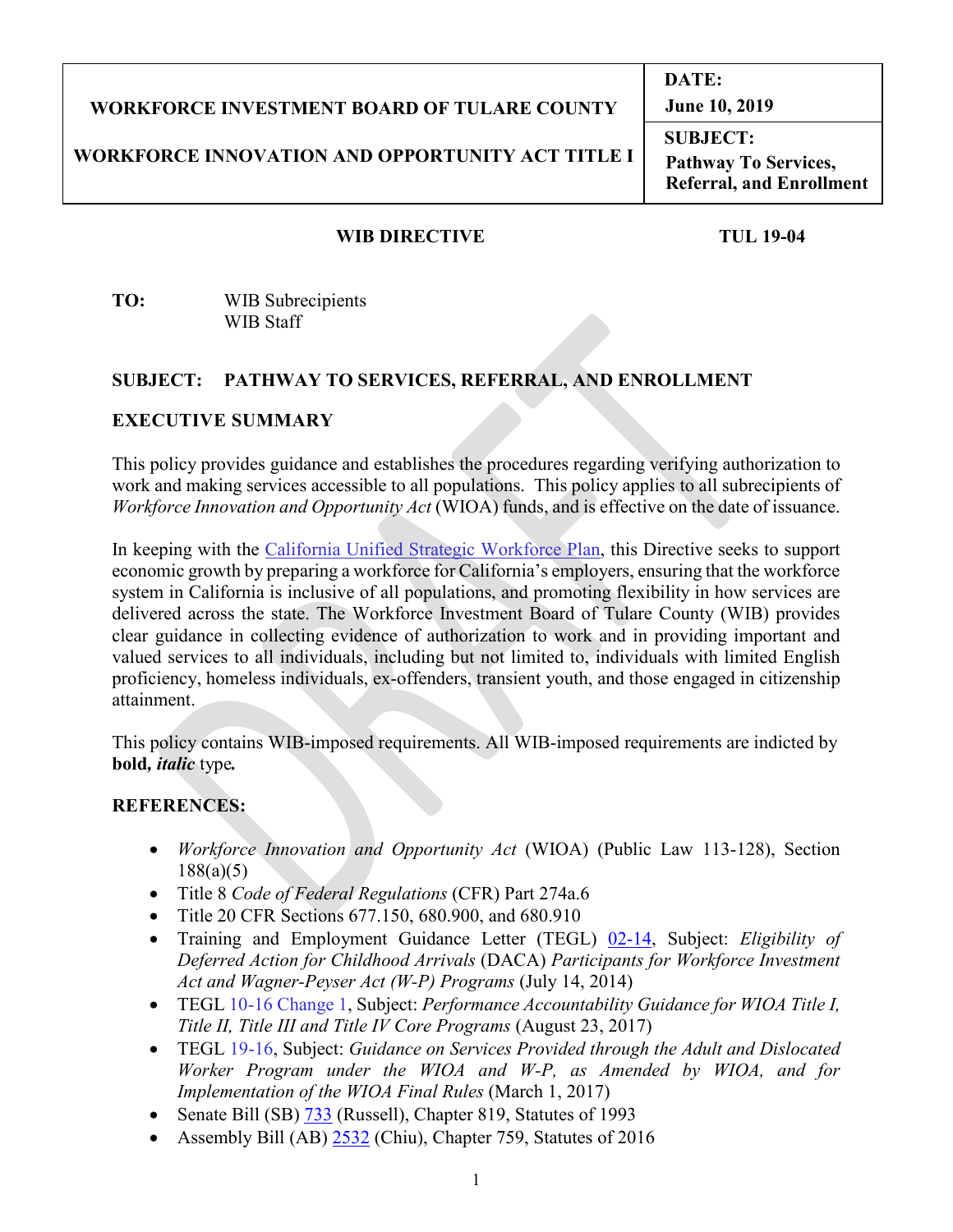- The United States Citizenship and Immigration Services (USCIS), Handbook for Employers, *Instructions for completing Form I-9*
- USCIS Form I-9, *Employment Eligibility Verification*
- Workforce Services Information Notice WSIN17-09, Subject: *CalJOBS Activity Codes* (October 29,2017)
- WSIN17-09, Subject: *Eligibility of DACA Recipients for WIOA Services* (April 13, 2018)
- WSD18-03, Pathway to Services, Referral and Enrollment

# **WORKFORCE INVESTMENT BOARD (WIB) - IMPOSED**

# **BACKGROUND:**

In 1993, the passage of SB 733 created a state-imposed eligibility requirement for employment services. The law required government agencies, community action agencies, and private organizations contracting with the government to verify an individual's legal status or authorization to work prior to providing employment services. Additionally, it required these entities to publicly post that only U.S. citizens and those authorized to work in the U.S. could receive services. In 2016, Governor Brown signed AB 2532, which repealed these requirements.

Therefore, California no longer has a state requirement to verify authorization to work. Additionally, there is no work authorization verification requirement in WIOA. However, the federal Immigration Reform and Control Act requires employers to verify a job seeker's authorization to work documents prior to employment. At the same time, federal immigration regulations authorize state employment agencies to verify authorization to work (Title 8 CFR Section 274a.6).

Generally, WIOA participants receive job referrals during their period of participation in a program. Additionally, at times Local Areas are the employer of record or coordinating services concurrently with an employer. In these instances, an individual cannot participate unless they are authorized to work to the U.S.

For these reasons, this Directive provides guidance on verification of authorization to work documents, including which services require verification, when to ask, and where to refer individuals for additional services. This Directive also provides a pathway to services for those individuals who do not possess authorization to work documents. California seeks to prohibit discrimination and make workforce services accessible to all populations.

# **POLICY AND PROCEDURES:**

**For WIOA Title I and Title III** – Participation starts when an individual receives a Staff-Assisted Basic Career service, Individualized Career service, or Training service. Authorization to work verification is not required for Basic Career services that are self-service or information-only activities. For customers who receive self-service or information-only activities, only demographic information is collected and reported. When verifying authorization to work, staff must retain either hard copies or scanned copies of the individual's Form I-9 documents. However, for Title I services, the WIB requires staff to scan authorization to work documents into CalJOBS. Scanning documents into CalJOBS facilities a one-time verification process should an individual visit a different America's Job Center of California (AJCC).

The Title I and III service category definitions are briefly described below. For a comprehensive list of definitions and *CalJOBS activity codes*, see *CalJOBS Activity Codes*, WSIN17-09.

• **Self-Service Basic Career services** – An individual independently uses services at an AJCC with minimal or no staff assistance (e.g., self-service labor market research, job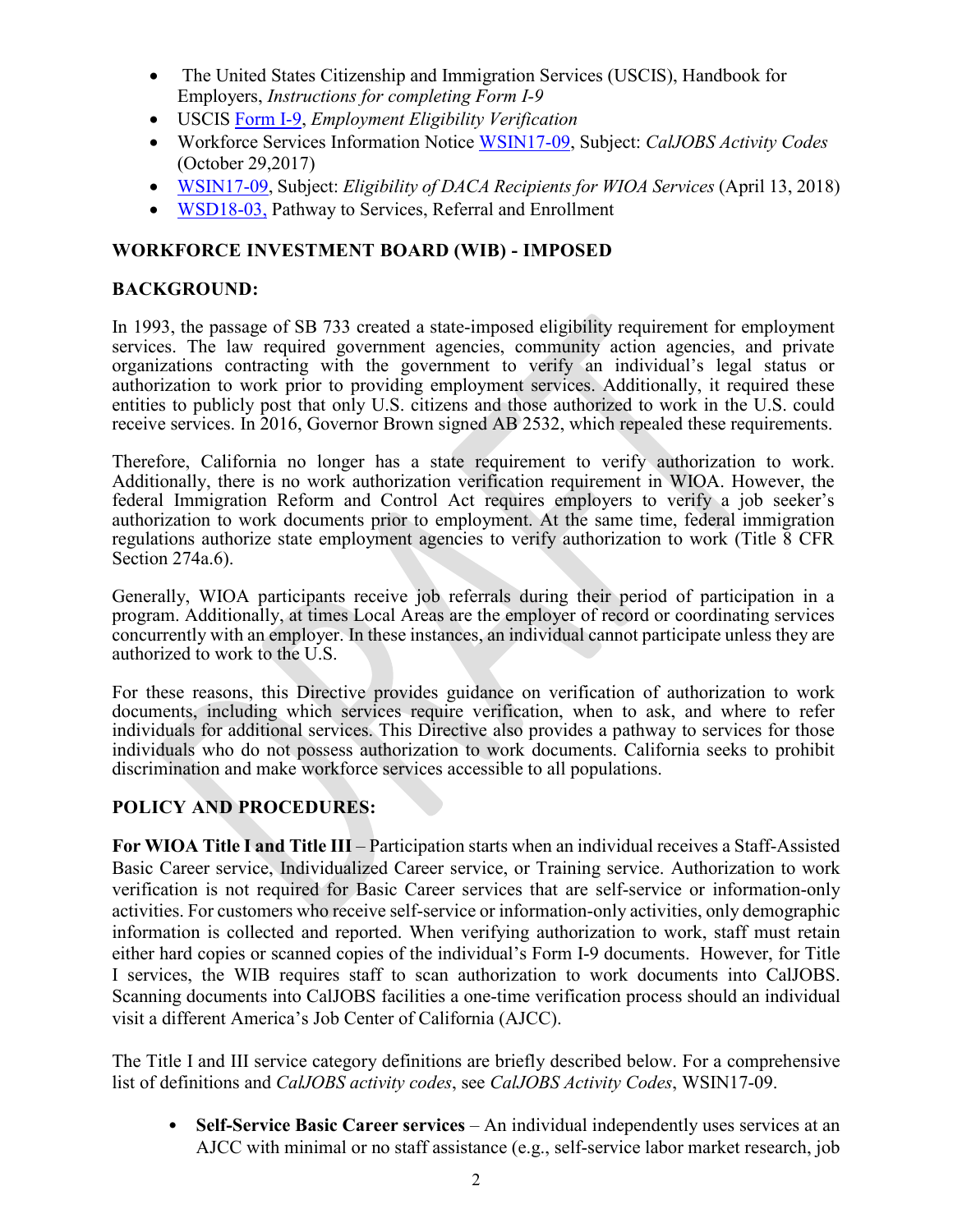search, use of AJCC resource room, referral to a partner program, etc.). Self-service also includes staff establishing access to CalJOBS for an individual or looking up a password. Individuals using self-services only do not count toward performance measures.

- **Staff-Assisted Basic Career services** An individual requires an assessment by a staff member of the individual's skills, education, or career objectives (e.g. proficiency testing, resume preparation assistance, job referrals, etc.).
- **Individualized Career services** An individual receives WIOA-funded services that are appropriate for them to obtain or retain employment (e.g., development of an individual employment plan, English as a second language services, work experience, etc.).
- **Training services** An individual receives services that include WIOA-funded training and/or support and coaching.

# **Verification Procedures for WIOA and W-P Services**

WIOA Title I and Title III staff may verify an individual's authorization to work in accordance with the requirements of the USCIS Form *I-9, Employment Eligibility Verification,* during the period of participation. The WIB has the flexibility to determine when authorization to work documentation is required during this period. However, must verify when services necessitate coordination with an employer such as on-the-job training and job referrals.

# **Local Policy**

# *Assisting Vulnerable Populations*

*The WIB has set criteria to provide non-employer service to vulnerable populations who are legally authorized to work in the United States, but due to their circumstance lack physical copies of their documentation. For the purpose of this directive, vulnerable populations include:*

- *1. Homeless*
- *2. Justice involved individuals*
- *3. Transient youth*
- *4. Individuals who lack the financial resources necessary to obtain physical copies*

*It is not the intent to cause unnecessary hardship to individuals who may already be facing barriers, but aide them in overcoming barriers by providing them with tools to be successful in attaining their employment goals.* 

# *Work Authorization Verification Temporary 90-Day Exemption*

*Individuals who meet the vulnerable population criteria will be eligible for a "work authorization verification temporary 90-day exemption" which is valid for 90-days from the WIOA Application date. The exemption allows individuals to self-attest to their work authorization status while allowing the WIB subrecipients to enroll them in to the WIOA program. Participants may receive assistance with career services, job readiness activities and supportive services to obtain work authorization documentations as shown in Attachment 1- Activity Matrix.*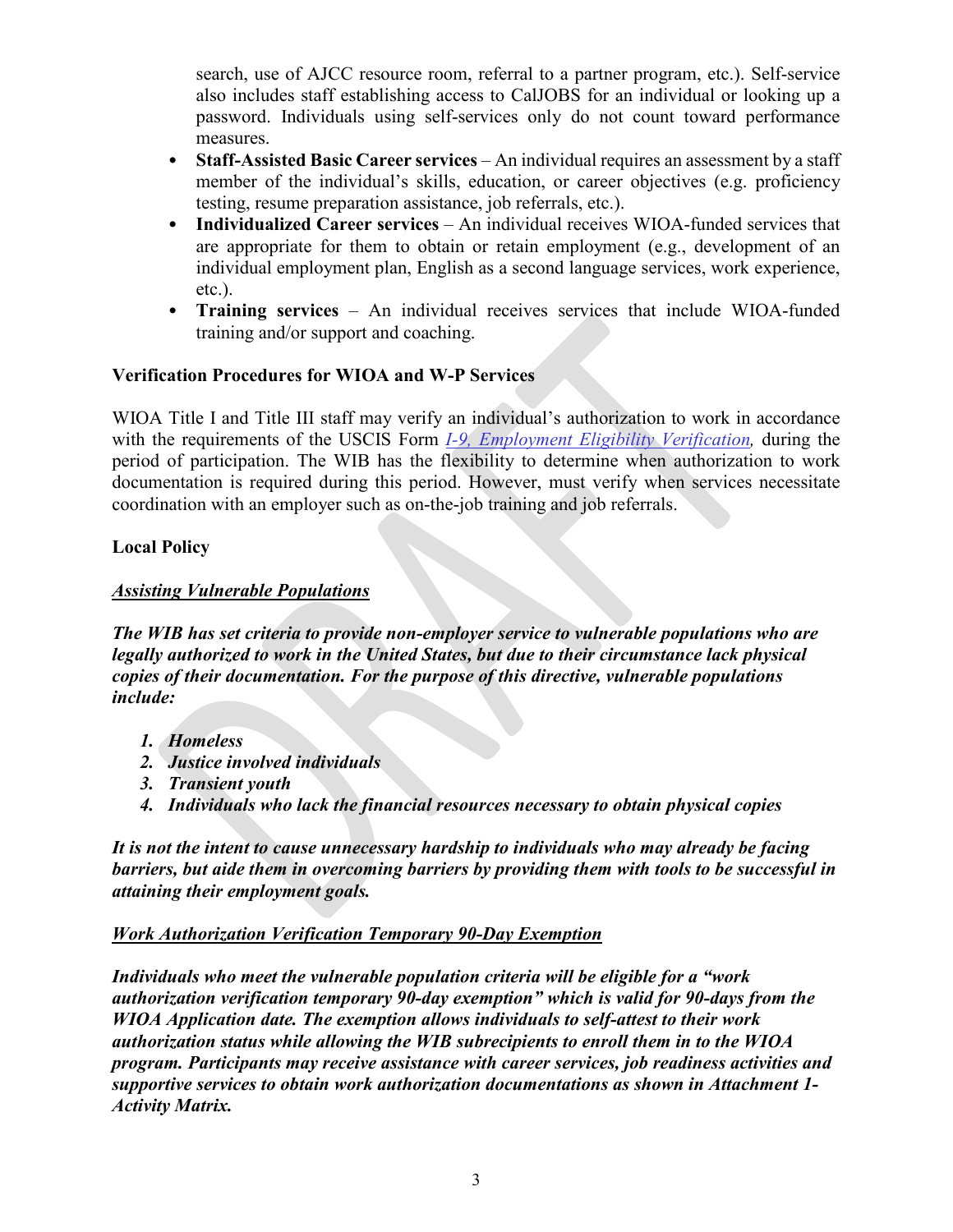#### *Documentation for Self-Attestation*

*Individuals may self-attest to their work authorization status by using an Applicant Statement WIB 48 04/19-Attachment 3.* 

#### *The Applicant Statement must:*

- *detail the circumstance that prevents the individual to provide work authorization documentation; AND*
- *provide identifiable data that has not already been verified; such as, legal name, date of birth, social security number, alien number and citizenship status; AND*
- *Subrecipient supervisor must sign and approve the Applicant Statement prior to completing WIOA eligibility.*

*The Applicant Statement should be used as a last resort. Staff must attempt to obtain other items listed on Attachment 2-General Eligibility: Identity and Work Authorization to prove date of birth and U.S. work authorization prior to using self-attestation.*

#### **"Period of Participation" Guidance**

The period of participation refers to the period of time beginning when an individual becomes a participant and ending on the participant's date of exit from the program. Exit generally occurs when a participant has not received services for a specified period of time and has no additional services scheduled. The WIB has procedures in place to verify an individual's authorization to work documents no earlier than the start of participation. The WIB has taken into account the following when determining the point of asking an individual for authorization to work documentation:

- Nature of the services to be provided
- Need for services to be provided on an expedited basis
- Length of time during which services will be provided
- Co-enrollment opportunities with WIOA Title II
- The cost of providing the services/training

In order to prepare participants for employment and foster positive relationships with employers, subrecipient staff should make participants aware of federal law requiring employers to verify employment authorization prior to employment. Subrecipients must verify a participant's authorization to work documents prior to providing a job referral.

#### *Procedures for Verification*

*Check points have been set up to ensure job referrals to businesses are in compliance with the federal Immigration Reform and Control Act, which requires employers to verify job seeker's authorization to work prior to employment.* 

# *Subrecipients must:*

- *Record a case note titled "Temporary 90-Day Exemption – Expires mm/dd/yy", with details described in Applicant Statement and a description of how subrecipients will support individual to obtain work authorization verification documents.*
- *Document 30/60/90 day follow-up progress to obtain work authorization verification in participant file.*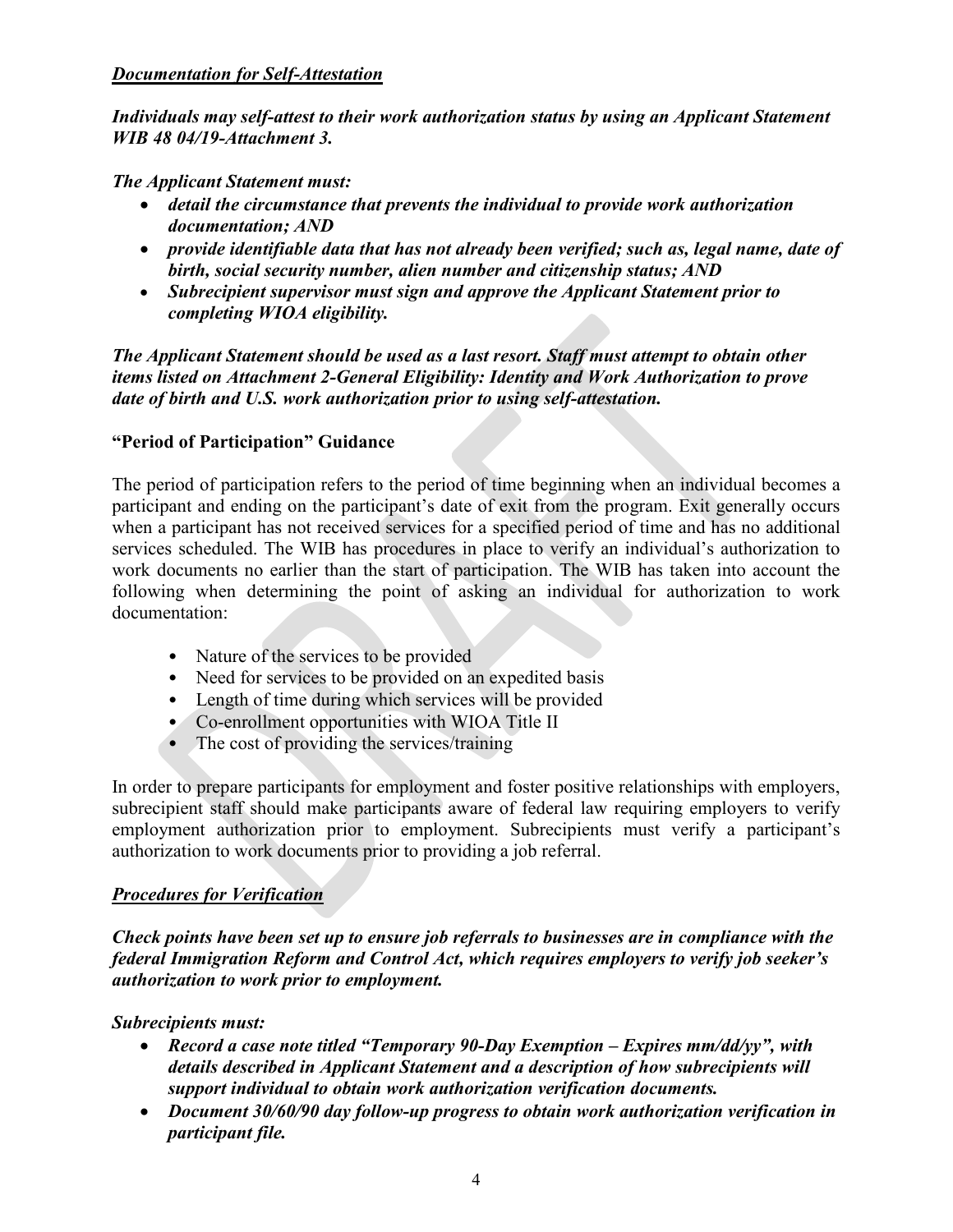- *Upon receipt of physical copies of work authorization verification document(s), upload copies in EmploymentConnect.org.*
- *If required document(s) are not verified after 90 days, subrecipient must determine whether the lack of verification is due to participant non-compliance or if participant requires a 90-day exemption extension. Status and plan will need to be documented in participant file. Extensions are acceptable on a case-by-case basis when the lack of verification is due to circumstances are beyond the participants control. A new case note with new 90-day exemption date must be entered.*
- *If participants fails to provide work authorization verification in allotted time and is not eligible for an extension, participant will only be eligible to participate in Basic Career Self-Service activities as listed in Attachment 1 – Activity Matrix.*
- *Ensure individuals receiving employer services (i.e. occupational skills training, onthe-job training, transitional jobs, work experience or referrals to employer interviews) have provided work authorization has been verified in EmploymentConnect.org.*

The WIB used the chart below as guidance to establish its policy on when to ask for authorization to work documents. The flow chart takes into account which services trigger participation as well as which services impact relationships with employers.

*Subrecipients are not required to verify authorization to work documents of individual's who seek Basic Career – Self Services and information only. Vulnerable populations who lack documents due to their circumstance and are seeking Staff-Assisted and Individualized Career Services may receive a temporary 90-day exemption.* However, subrecipients must request verification of individual's authorization to work documents where a service triggers participation and necessitates coordination of services with an employer. *For a detailed list of program services individuals can access based on the documentation that has been verified, refer to Attachment 1– Activity Matrix.*

| <b>Authorization to Work Service Flow Chart</b>                                                                                                                |                               |                                                                                  |  |  |
|----------------------------------------------------------------------------------------------------------------------------------------------------------------|-------------------------------|----------------------------------------------------------------------------------|--|--|
| <b>Service</b>                                                                                                                                                 | <b>Triggers Participation</b> | <b>Authorization to Work</b>                                                     |  |  |
| Basic Career - Self-service and<br>information-only activities,<br>including program referrals,<br>outreach, intake, orientation,<br>eligibility determination | No                            | Cannot verify                                                                    |  |  |
| Basic Career – Staff-Assisted,<br>including initial assessment, job<br>placement, career counseling                                                            | Yes                           | May verify for activities such as<br>initial assessment and career<br>counseling |  |  |
|                                                                                                                                                                |                               | Must verify for job placement<br>assistance                                      |  |  |
| Individualized Career                                                                                                                                          | Yes                           | May verify for activities such as<br>occupational career counseling,<br>aptitude |  |  |
|                                                                                                                                                                |                               | testing, mentoring, and group<br>counseling                                      |  |  |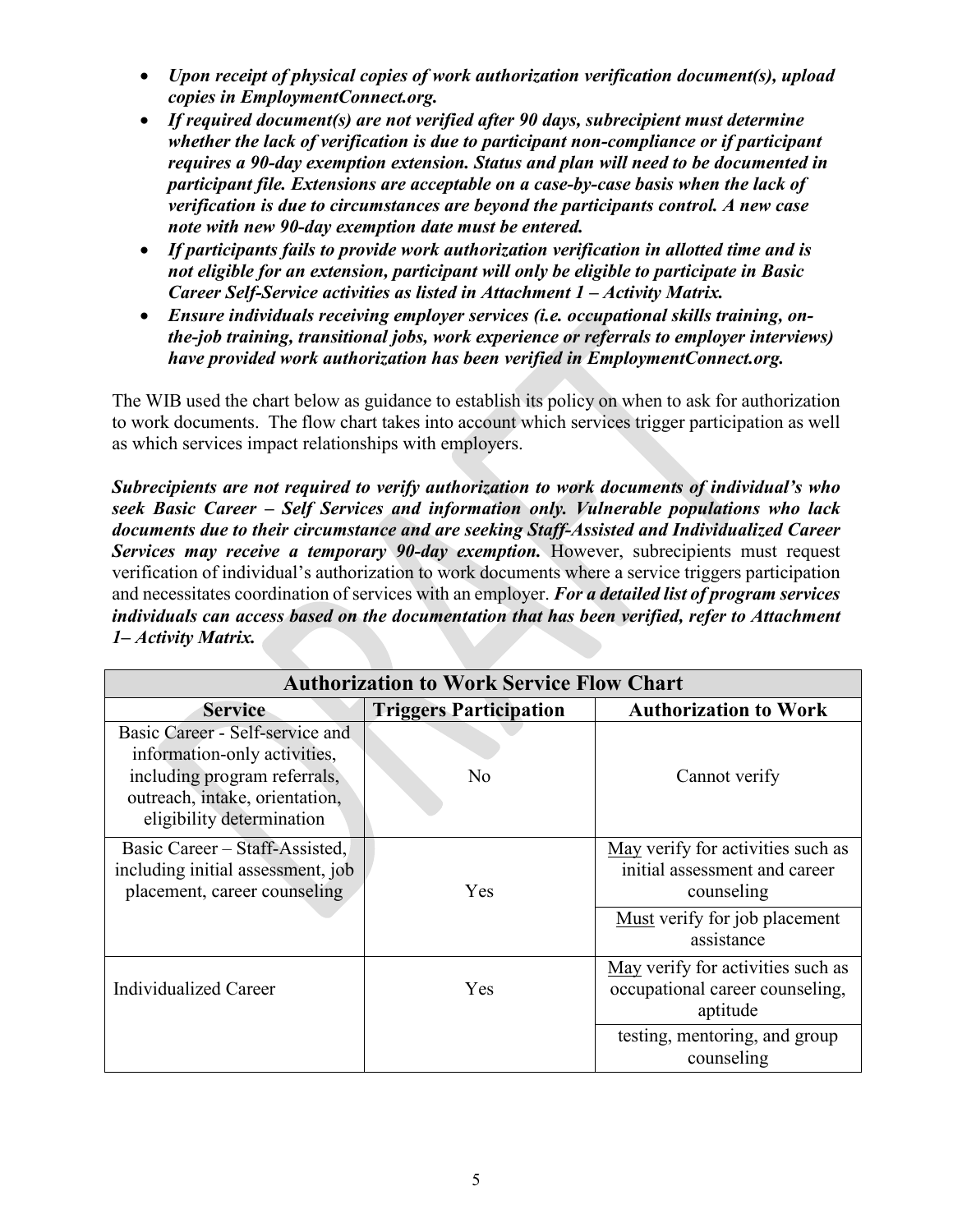|          |     | Must verify for employment<br>activities such as work<br>experiences, transitional jobs,<br>internships, and pre-<br>apprenticeship training |
|----------|-----|----------------------------------------------------------------------------------------------------------------------------------------------|
| Training | Yes | May verify for<br>classroom training                                                                                                         |
|          |     | Must verify for<br>employment activities                                                                                                     |

# **Single Verification Process**

AJCC partners with verification requirements are encouraged to coordinate verification to increase efficiency of the process and prevent participants from having to repeatedly present Form I-9 documents. Once authorization to work is verified by one program, staff in a separate program do not need to re-verify. The WIB has established a point of verification between WIOA Title I and Title III within each program that mirrors each other where possible. For example, WIOA Title I does not require authorization to work verification for Unemployment Insurance claims assistance when Title III does not require authorization to work verification for this activity.

# **Referrals to Partner Programs**

Under WIOA Title II, participation starts when adults who are basic skills deficient, lack a high school diploma or its equivalent, function below the level of a high school graduate, or are unable to speak, read, or write the English language, enroll in and attend WIOA Title II adult education, English language instruction, and/or integrated education from eligible providers (school districts, community colleges, libraries, community based organizations, or other public or private nonprofit entities).

*Subrecipients will work with Title II partners and other partners without authorization to work requirements to refer participants with the goal of helping them to obtain citizenship, authorization to work, and meaningful employment.* In the case of co-enrollment between any of the WIOA core partners, both partners may count all performance outcomes achieved. For a list of services the California Department of Social Services (CDSS) provides to immigrants, see the CDSS website Immigration Services.

# **Supportive Services**

Possessing authorization to work documents is not only critical for individuals to participate in workforce and training programs, but to fully integrate into society and the local economy. Often vulnerable populations who are legally authorized to work in the United States such as the homeless, ex-offenders, and transient youth lack physical copies of authorization to work documents due to their circumstances*. Supportive services can be used to help enrolled participants who require financial assistance to obtain authorization to work documents.*  Supportive services such as legal aid are available to participants enrolled in Basic Career, Individualized Career, or Training services. For participants enrolled in Training services, supportive services may include needs related payments to help cover the cost of obtaining or renewing authorization to work documents. *For a list of allowable supportive services and procedures, refer to WIB Directive TUL 17-02 WIOA Title I Adult, Dislocated Worker, and Youth Supportive Service Policy* (Title 20 CFR Sections 680.900 and 680.910)